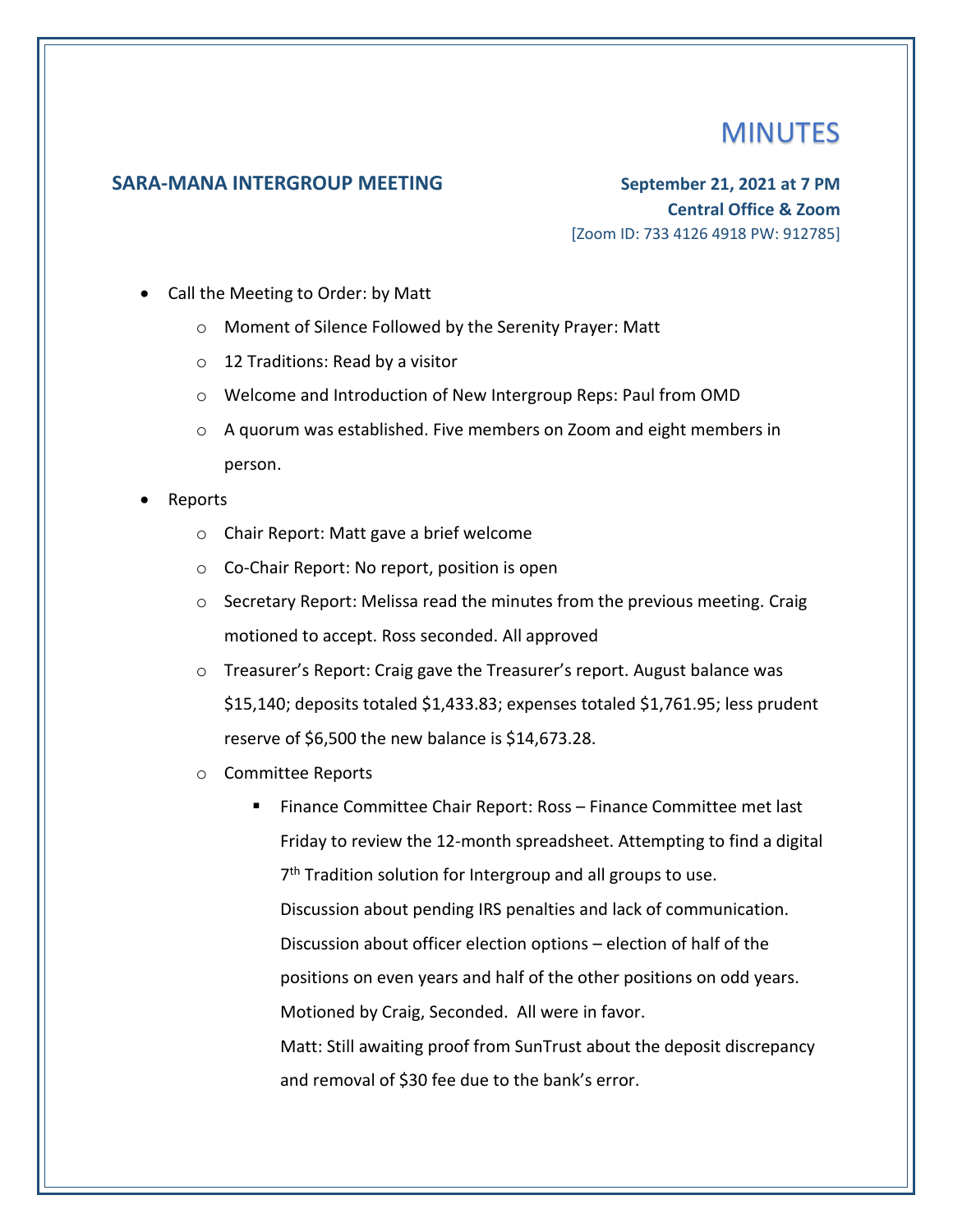- District Intergroup Liaison: No report
- Helpline: Greg was not present, Matt presented. Training for new representative, Greg, is in progress. Those wishing to volunteer should contact Central Office.
- Where & When: Matt (for Samantha) There is a new pink edition of the Where & When. Website is up to date.
- Newsletter: Matt (for Christine) A monthly newsletter will be out next week.
- $\circ$  Central Office Report: Matt Explained he attended the meeting via Zoom and due to a poor connection (for all attendees), he could not hear well and did not have anything to report.
- $\circ$  General Service District 4 Report: Alan Assembly is scheduled for October 8<sup>th</sup>–  $10^{\text{th}}$  will be completely virtual, as will the SSAASA meeting November  $19^{\text{th}}$ -21st. See event calendar on [www.dist4gsaa.org.](http://www.dist4gsaa.org/)

H&I volunteer opportunities are available.

Volunteers are needed for a major 400hour training event with sheriffs teaching what AA is. Volunteers will provide one-hour presentations each. Contact Jeff S. (340) 690-5431.

Next meeting is October 16, 2021.

- o Current Practices: No Report
- Old Business: No old business
- New Business: Ross Created an incorporation process summary. Melissa thanked Ross on behalf of the Sunrise Group. Matt commented that Ross did a wonderful job. Gary gave his reasons why he believes 501C3 would have been a better choice. Matt and Ross agreed it could be re-evaluated. Gary suggested they wait until the matter with the IRS is completed.

A discussion was had regarding the handling and communications that transpired from this issue in the previous meeting between attendees. Amends were made.